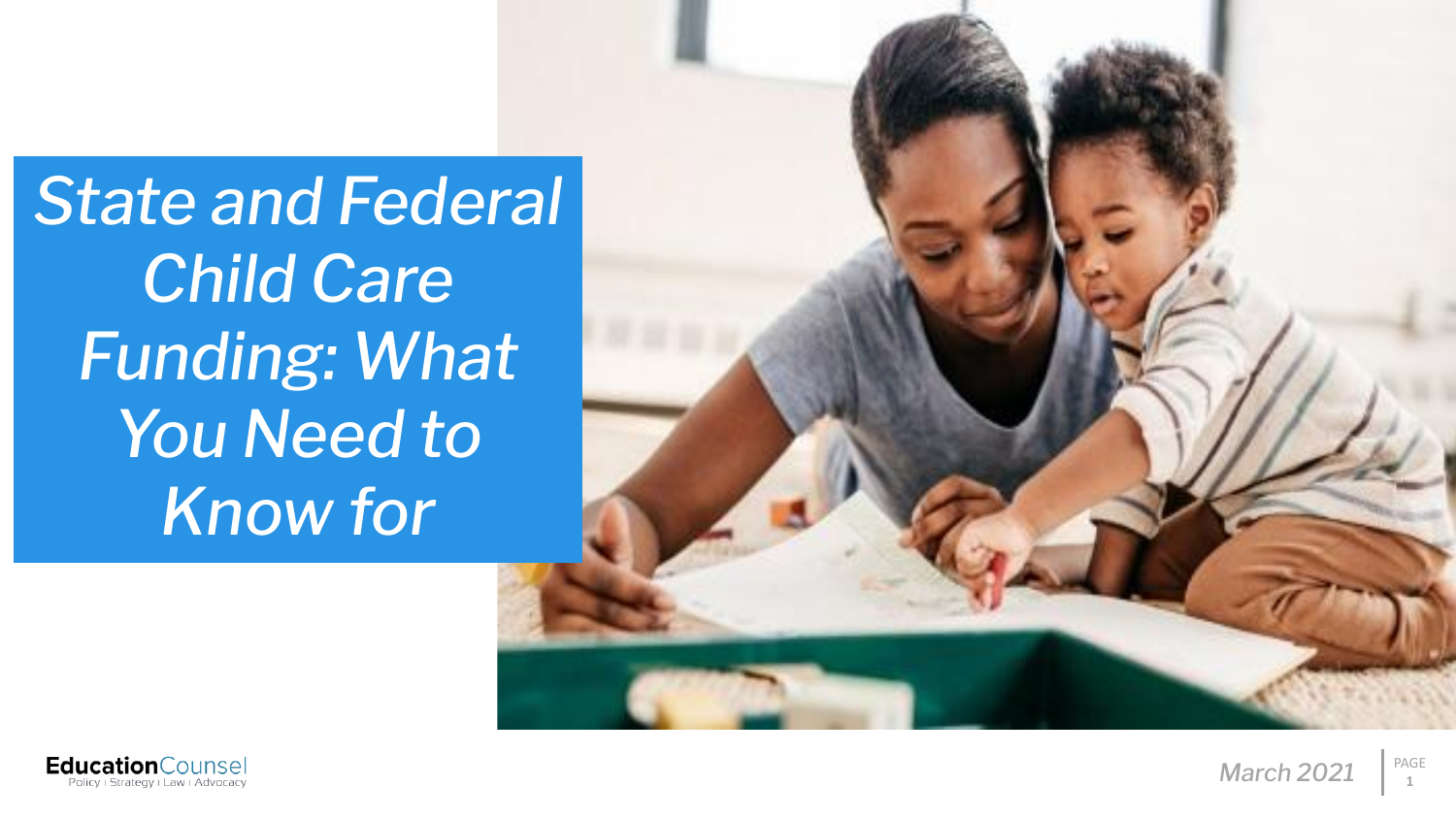#### Opportunities for Policy Change

- **• Federal coronavirus relief** that invest in children, families, providers, communities and states;
- **• Allowable uses of relief funding for child care** that can be used for short-, medium-, and long-term policy change;
- **• Stakeholder engagement opportunities** including the state plan for the child care subsidy program.

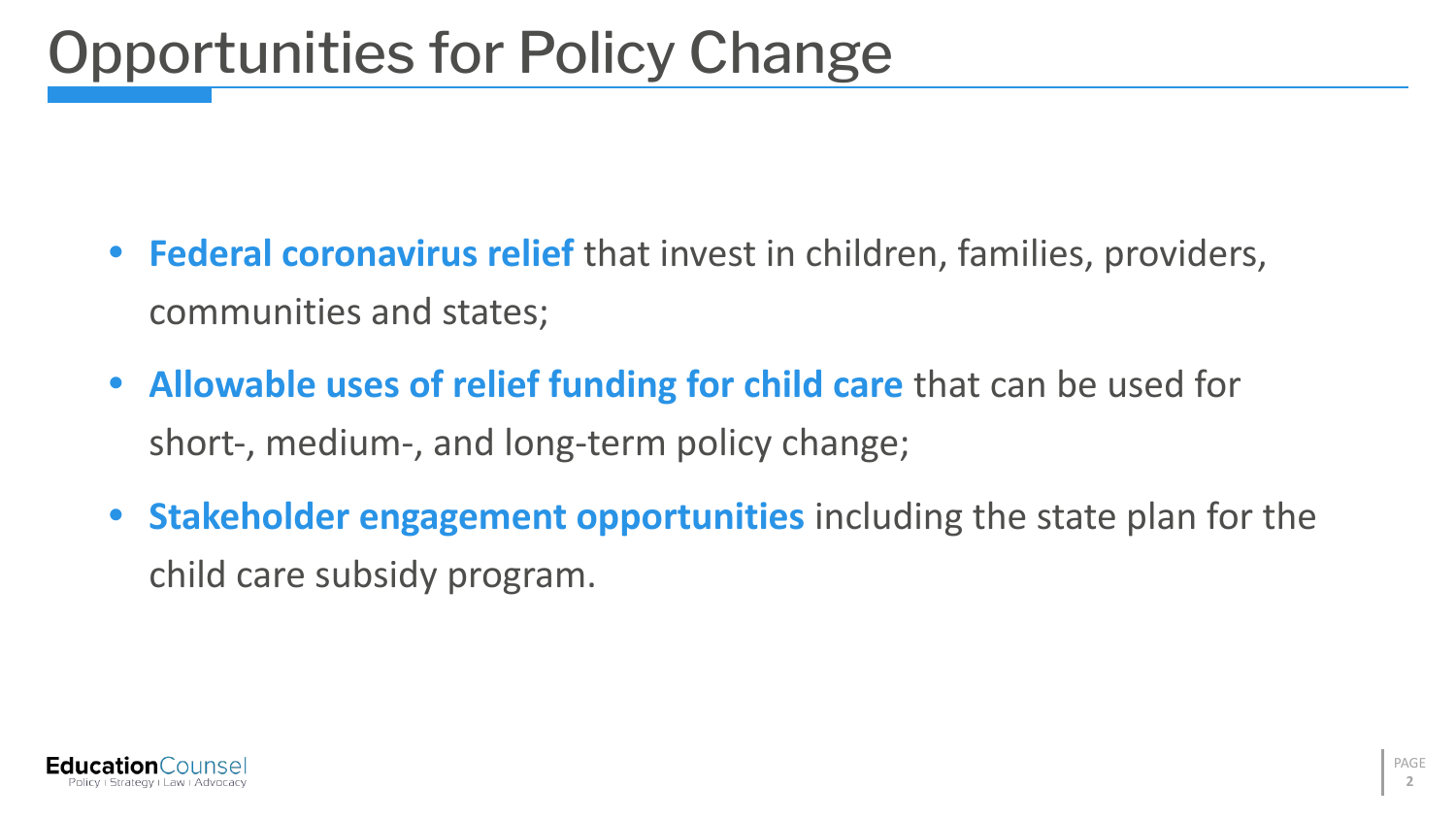## Federal Relief Packages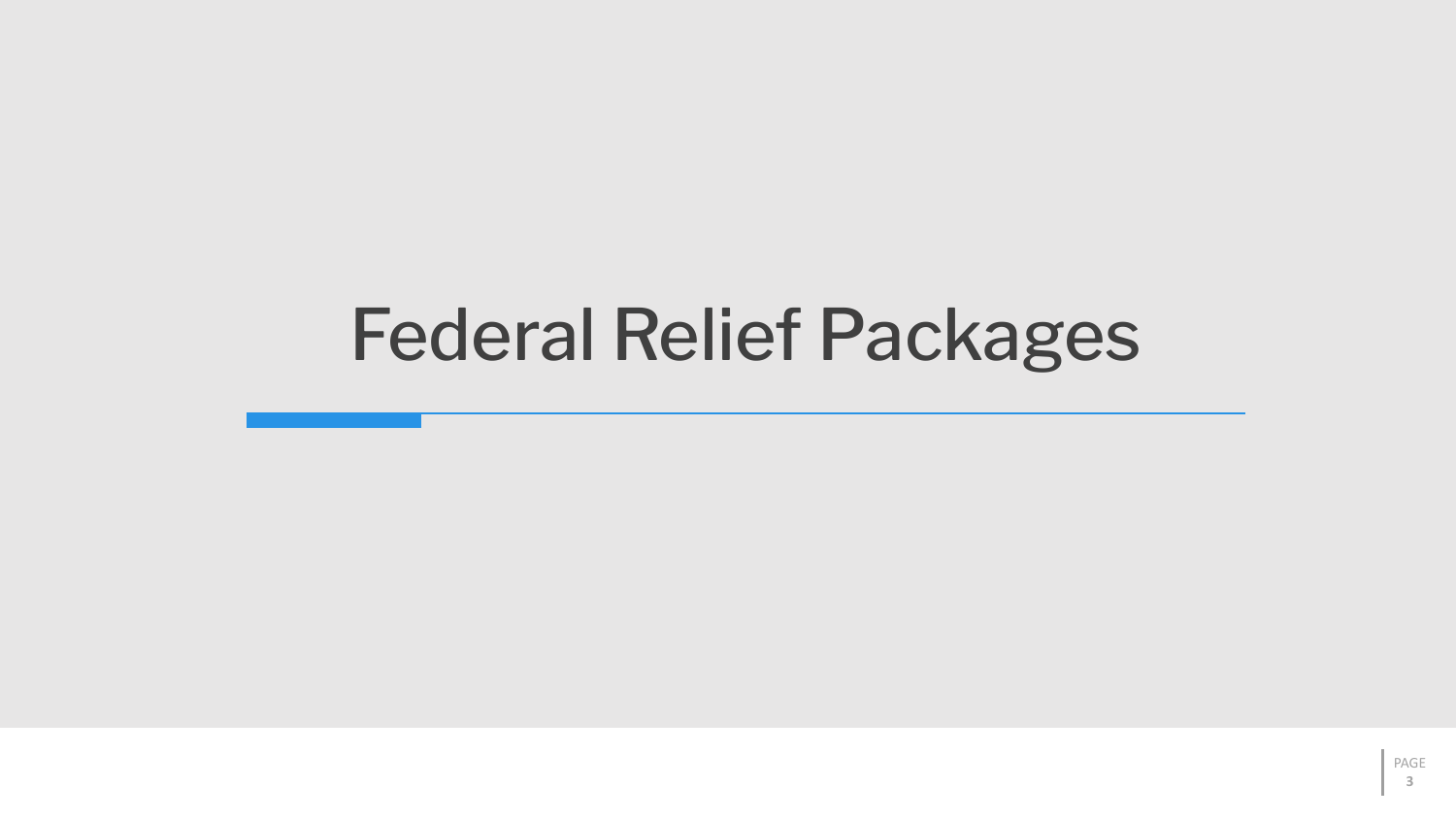#### **The American Rescue Plan Act of 2021 (ARPA, P.L. 117-2)**

- Provides **\$1.9 trillion** to support continued relief and recovery from COVID-19 pandemic
- **• Historic level of federal education investment,** particularly in ECE, K-12, and higher education
- Significant investments in other income supports that collectively will **cut child poverty in half this year.**
- State and local **fiscal stabilization funds** to help offset revenue losses.
- **• Mostly one time/one year funds t**hat can be used over a longer period of time.



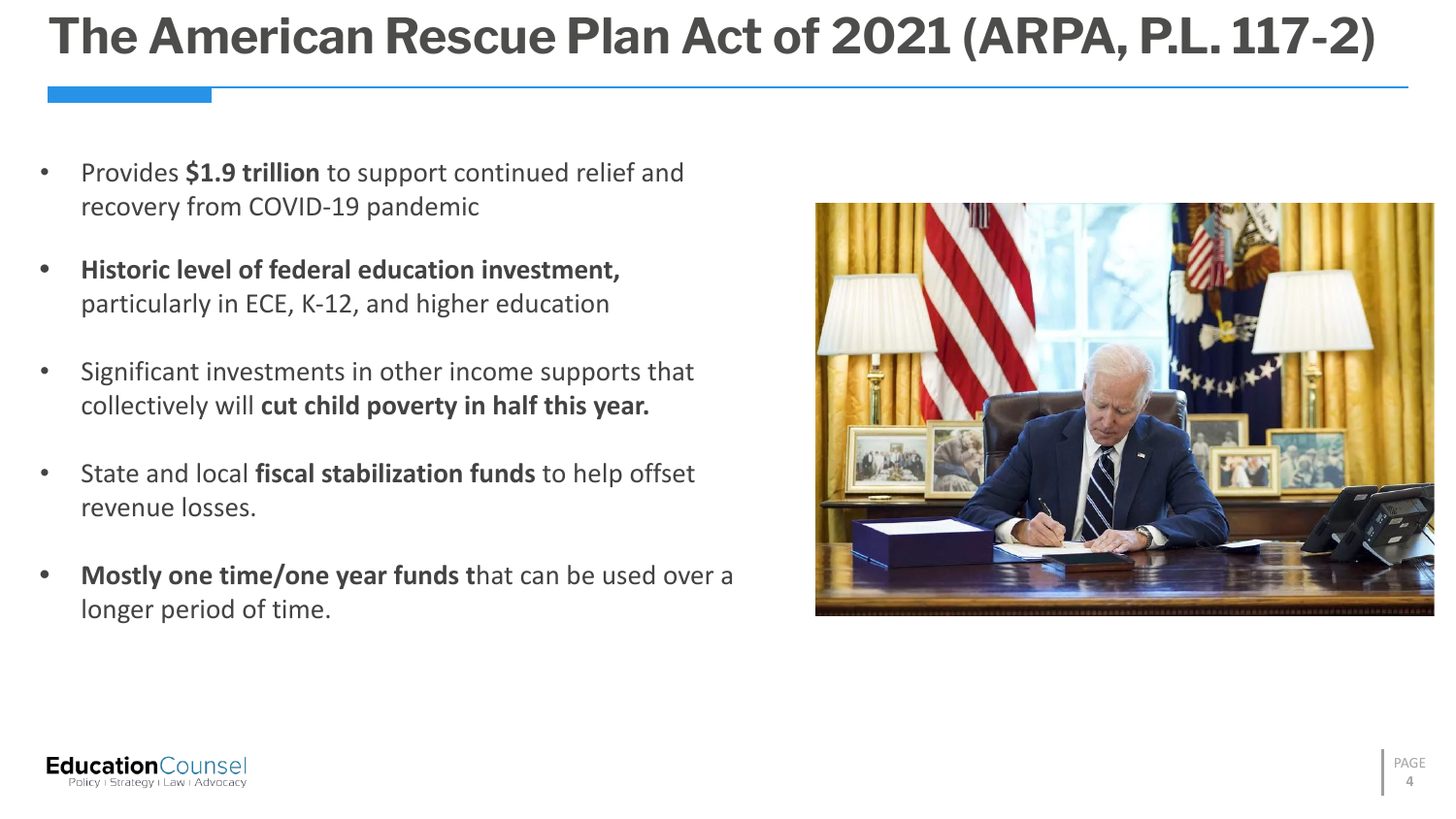#### **Summary of Education Funding Available in ARPA Compared to Previous Relief Bills**

|                                  | <b>CARES Act</b> | <b>CRRSA</b>    | <b>ARP</b>      |
|----------------------------------|------------------|-----------------|-----------------|
| <b>Early Childhood Education</b> | \$4.25 billion   | \$10.25 billion | \$40.6 billion  |
| $K-12$                           | \$16.5 billion   | \$58.3 billion  | \$130 billion   |
| <b>Higher Education</b>          | $$14.25$ billion | \$22.7 billion  | \$40 billion    |
| <b>Total Education Funding*</b>  | \$35 billion     | \$91.25 billion | \$210.6 billion |

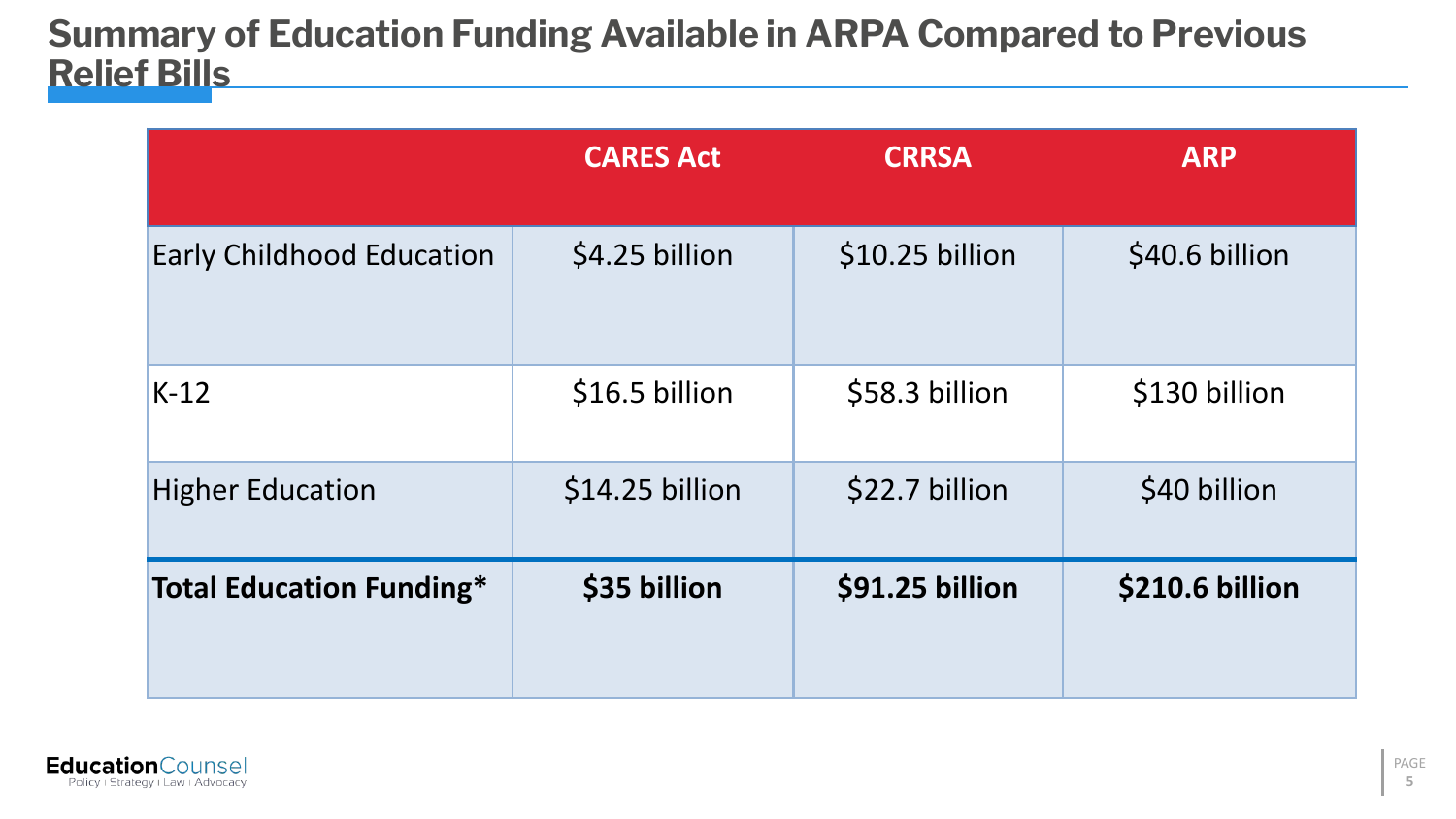### **Additional Components of American Rescue Plan**

- ✔ *Fully refundable child tax credit*
- **Expansion of child/dependent care tax credit**
- ✔ *Stimulus payments to families*
- ✔ *Funds for state and local governments.*
- ✔ *Increased funding for home visiting*
- ✔ *Increased funding for IDEA, including funds for infants, toddlers, and preschoolers with special needs*
- ✔ *New funds for students experiencing homelessness*
- ✔ *Subsidies for COBRA premiums*
- ✔ *Incentives for states to extend Medicaid supports for postpartum women for 12 months*
- ✔ *Extended tax credits for providers who provide family leave*
- **Extension of Pandemic EBT**
- ✔ *Extension of SNAP increases*

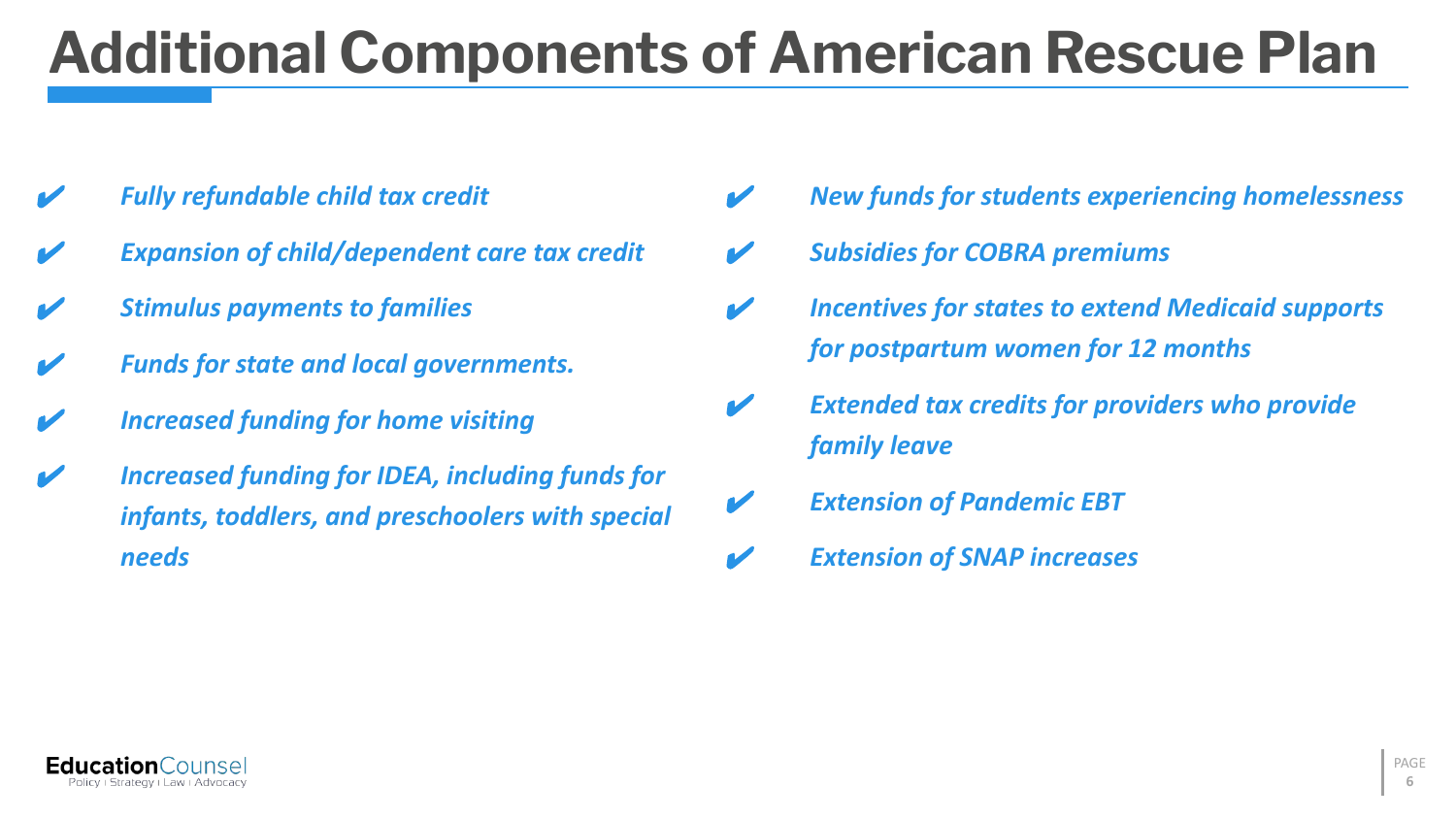# Uses for New Funds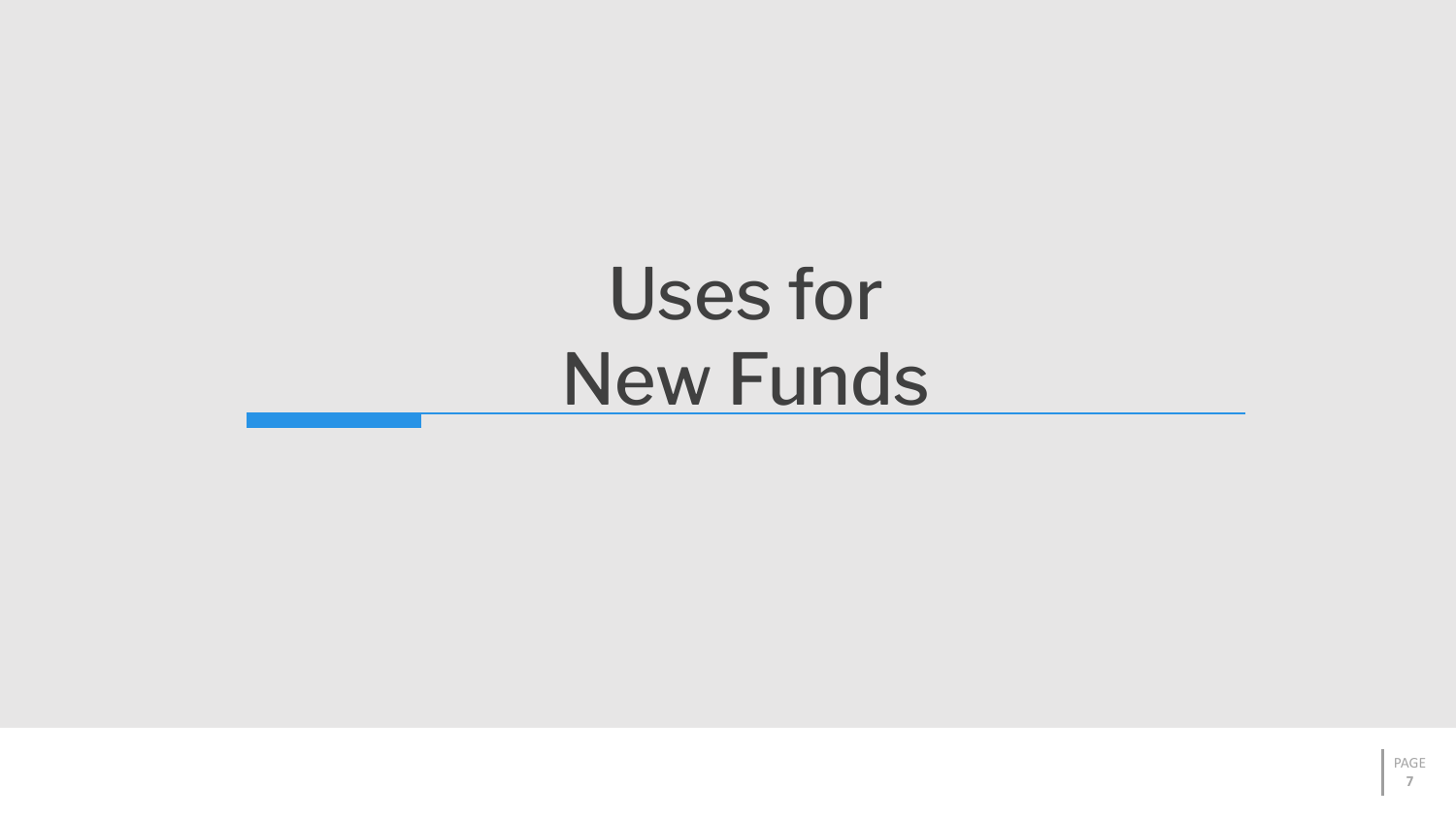### **Short- and medium-term policy changes**

- ✔ **Pay providers based on enrollment rather than attendance;**
- ✔ **Provide PPE and other cleaning and sanitizing materials at no cost to providers;**
- **Expand access to Head Start, Early Head Start, and full-day and year programs;**
- ✔ **Increase availability of scholarships for providers;**
- ✔ **Invest in mental health consultation for providers and families;**
- ✔ **Create and support family child care networks and shared services;**
- ✔ **Invest in child care resource and referral agencies to provide translations, technical assistance, and other supports to providers;**
- ✔ **Provide a wage increase that can be given directly to classroom teachers and aides; and**
- ✔ **Invest in grants to stabilize providers that fully fund costs.**

**Education**Counse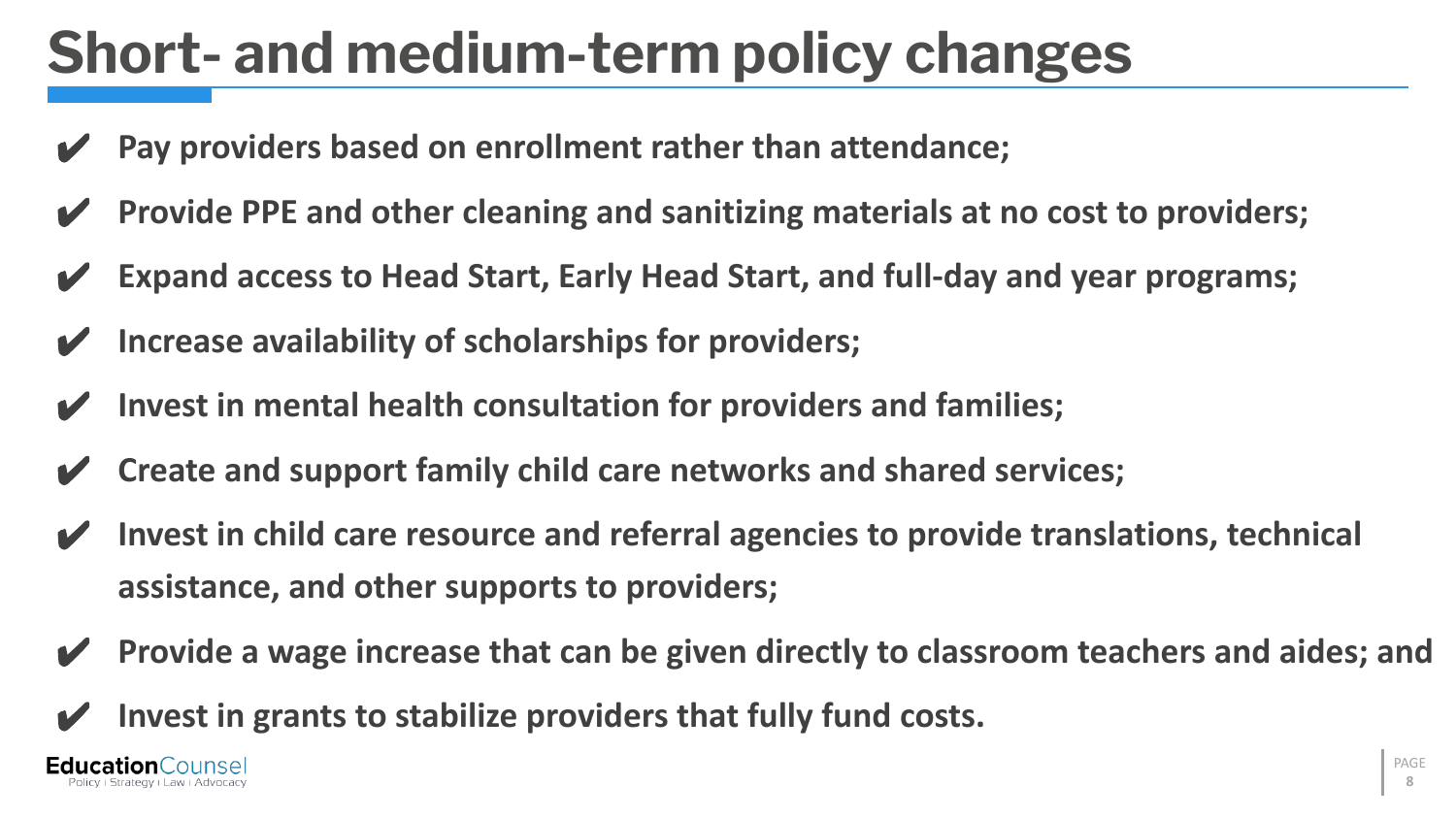## **Longer-term policy changes**

- ✔ **Increase access to child care subsidies by:**
	- **o Increasing eligibility**
	- **o Raising rates for all providers**
	- **o Eliminate or lower co-payments and other parent fees**
- ✔ **Create contracts to meet the needs of families and providers;**
- ✔ **Improve data collection to identify gaps and address equity;**
- ✔ **Coordinate with other systems, including:**
	- **o Expanding ChildFind**
	- **o Working with pediatricians to provide developmental assessments and vaccines**
	- **o Supporting transition of children from early childhood programs to elementary school;**
- ✔ **Increase access to home visiting programs; and**

✔ **Encourage and support family child care providers to enroll in the CACFP.Education**Counse Strategy i Law i Advocac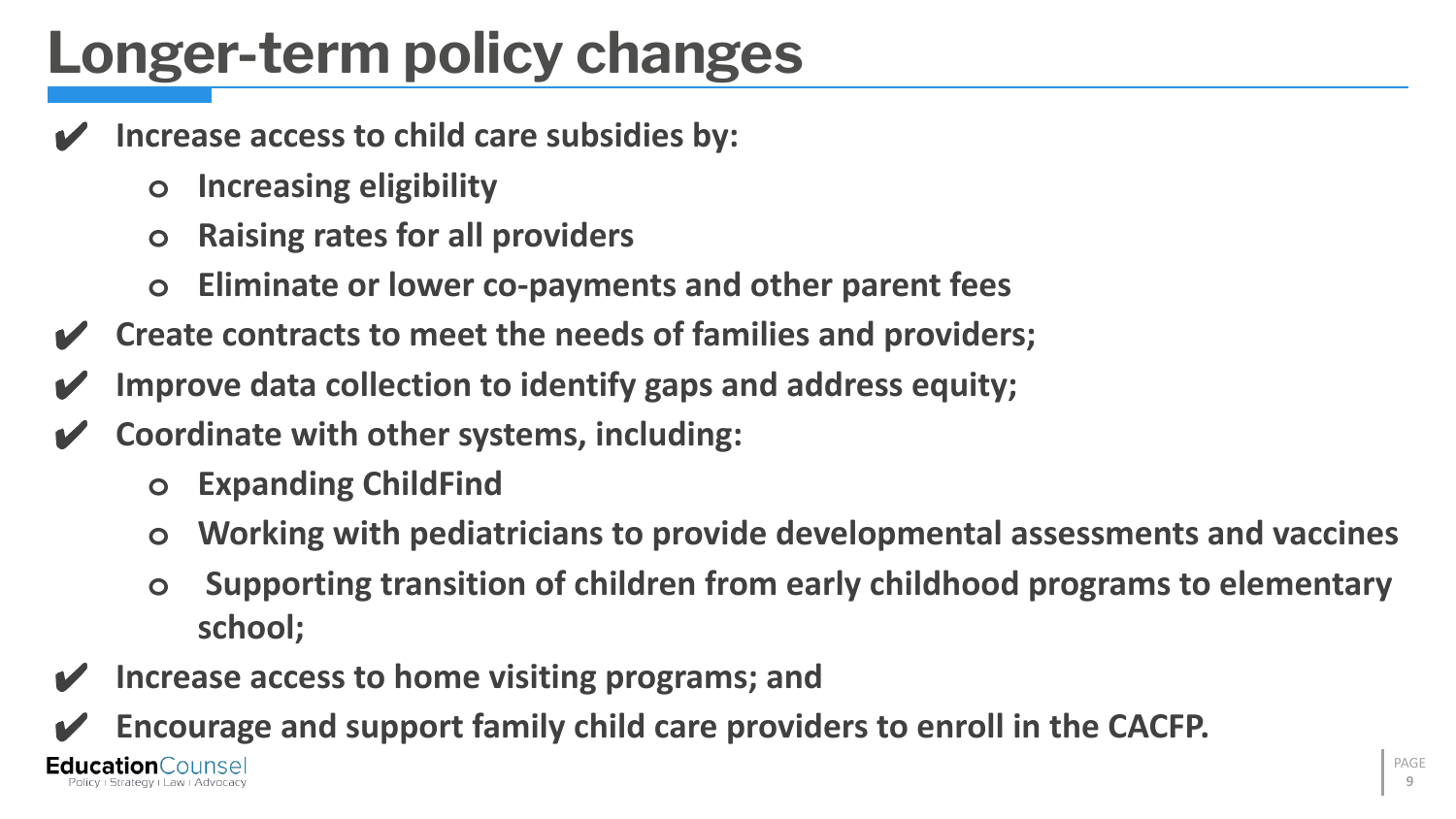## Opportunities for Advocacy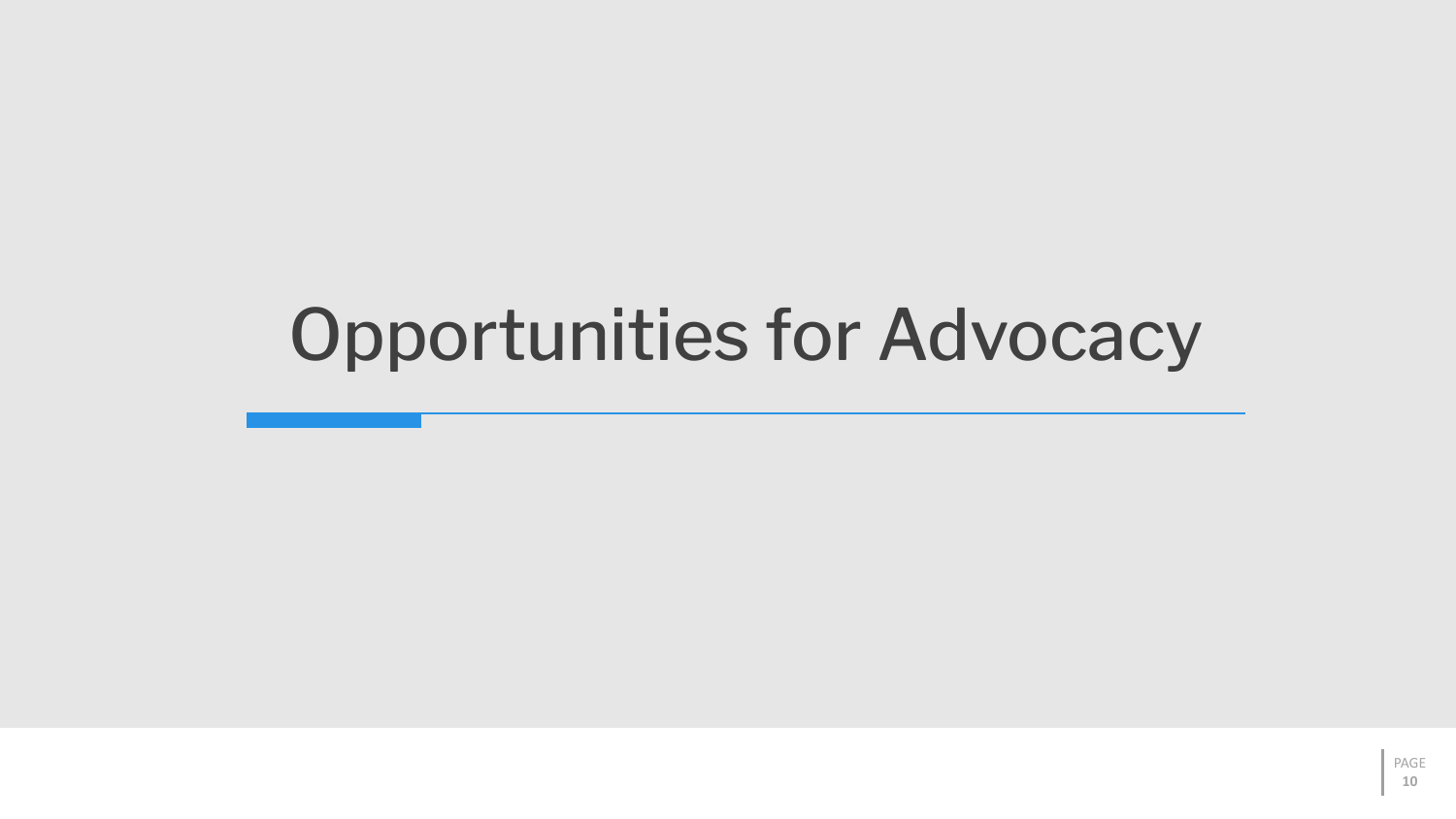### **Identifying State Needs**

- What data is needed to tell the story?
- What supports are needed to ensure funds are used wisely, well, and equitably?
- What organizations have the capacity to support the work?
- What works? What needs to be improved or changed?
- State plans for CARES, CRRSA
- Preschool Development Grant activities
- Infant and Toddler strategic plan
- [State plan for child care subsidy](https://www.acf.hhs.gov/occ/policy-guidance/ffy2022-2024-ccdf-plan-preprint-states-and-territories)

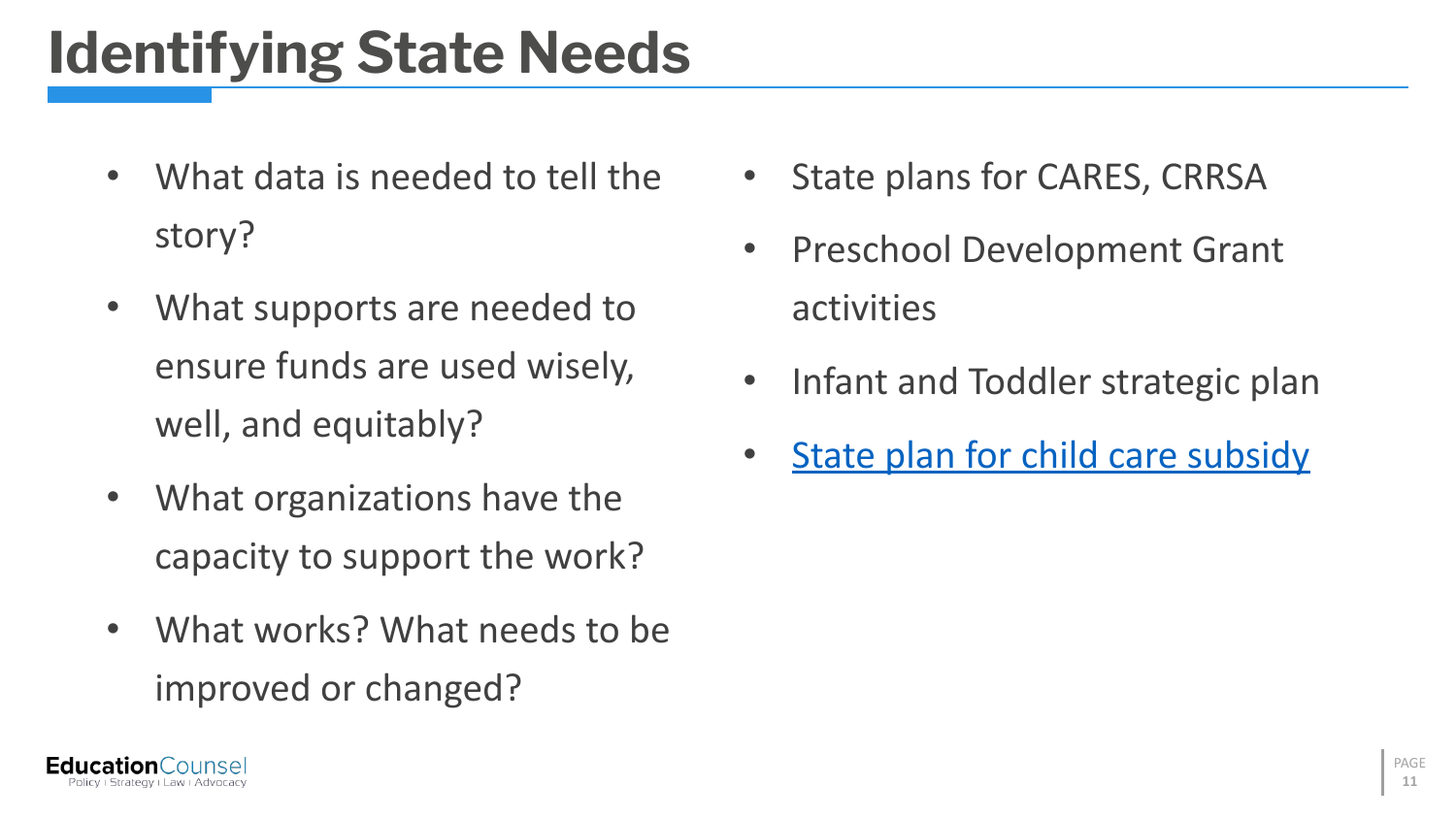#### **The State Plan for the Child Care Subsidy Program: Taking Action**

For more information, see CLASP's *[Opportunities to Advocate for Equitable Child Care Policies through the](https://www.clasp.org/sites/default/files/publications/2021/01/2021_State%20CCDF%20Planning%20Process%20brief.pdf) [State CCDF Planning Process](https://www.clasp.org/sites/default/files/publications/2021/01/2021_State%20CCDF%20Planning%20Process%20brief.pdf)*

- Identify your priorities—what do you want to have happen? What needs to change?
- Gather data (quantitative, qualitative, anecdotal). Tell your story about how policy change will positively impact children, families, providers, communities, and the state.
- Grab your seat at the table! States are required to ask for stakeholder input—make sure that you know who is organizing those efforts and that your organization as well as providers and parents are included.
- Ensure that parents and providers can participate through supports such as stipends, transportation supports, meetings outside of daytime working hours, technological supports, translation, etc.
- Take advantage of public hearings by submitting testimony in all forms.